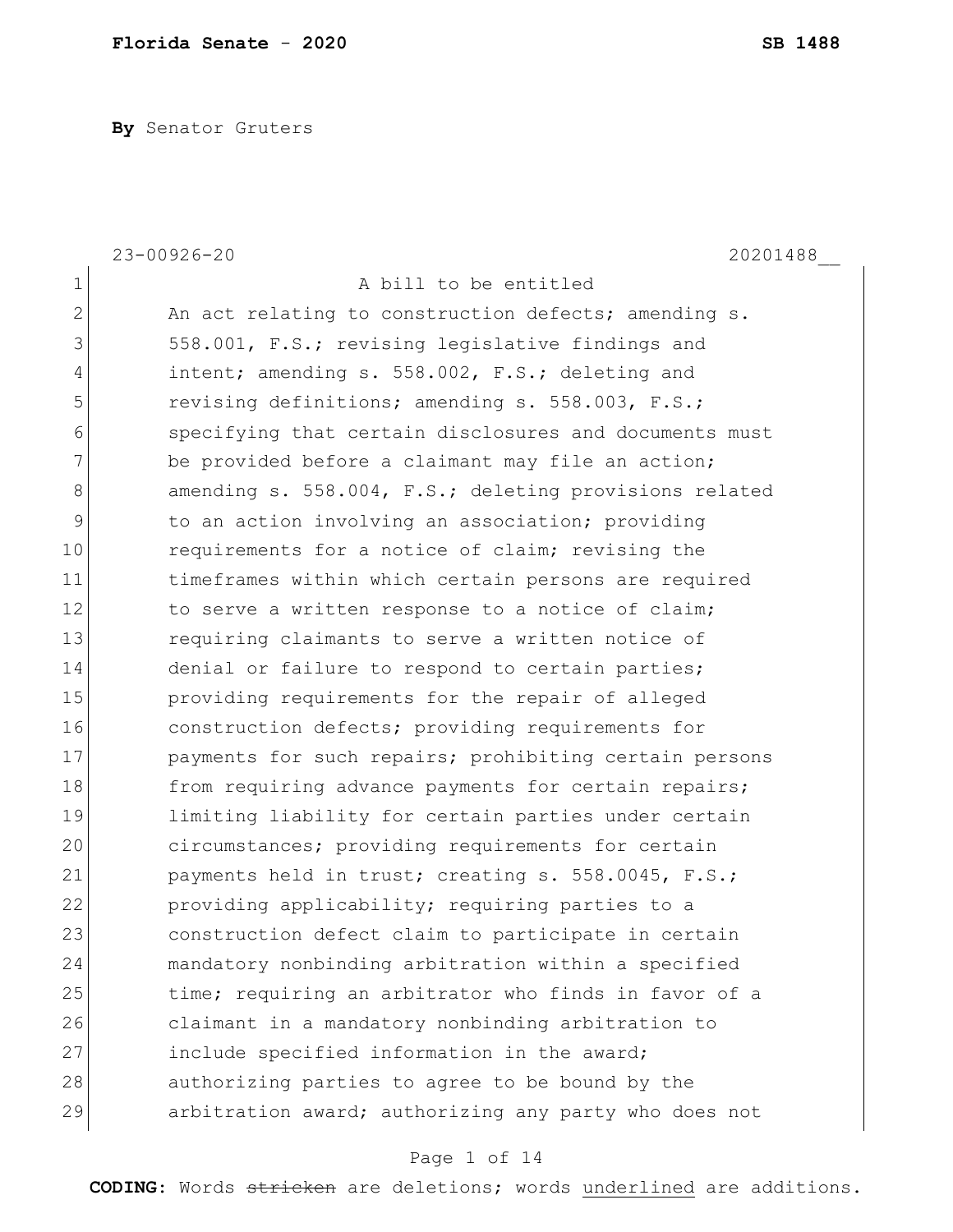|    | $23 - 00926 - 20$<br>20201488                                    |
|----|------------------------------------------------------------------|
| 30 | agree to be bound by an arbitration award to proceed             |
| 31 | with a civil action; requiring a jury verdict and                |
| 32 | final judgment in favor of the claimant in such civil            |
| 33 | action to include specified information in the award;            |
| 34 | providing construction; providing an effective date.             |
| 35 |                                                                  |
| 36 | Be It Enacted by the Legislature of the State of Florida:        |
| 37 |                                                                  |
| 38 | Section 1. Section 558.001, Florida Statutes, is amended to      |
| 39 | read:                                                            |
| 40 | 558.001 Legislative findings and declaration. - The              |
| 41 | Legislature finds that it is beneficial to have an effective and |
| 42 | cost-efficient alternative method to resolve construction        |
| 43 | disputes that would reduce the need for litigation as well as    |
| 44 | protect the rights of property owners. An effective alternative  |
| 45 | dispute resolution mechanism in cortain construction defect      |
| 46 | matters should involve the claimant, filing a notice of claim    |
| 47 | with the contractor, subcontractor, supplier, or design          |
| 48 | professional that the claimant asserts is responsible for the    |
| 49 | defect, and should provide the claimant, contractor,             |
| 50 | subcontractor, supplier, or design professional, and the insurer |
| 51 | of the claimant, contractor, subcontractor, supplier, or design  |
| 52 | professional, with an opportunity to resolve the claim through   |
| 53 | meaningful arbitration of claims confidential settlement         |
| 54 | negotiations without resort to extended litigation further legal |
| 55 | process. It is the intent of the Legislature to promote          |
| 56 | efficient resolution of claims and reduce litigation, and        |
| 57 | nothing in this chapter precludes resolution of claims through   |
| 58 | settlement negotiations.                                         |
|    |                                                                  |

# Page 2 of 14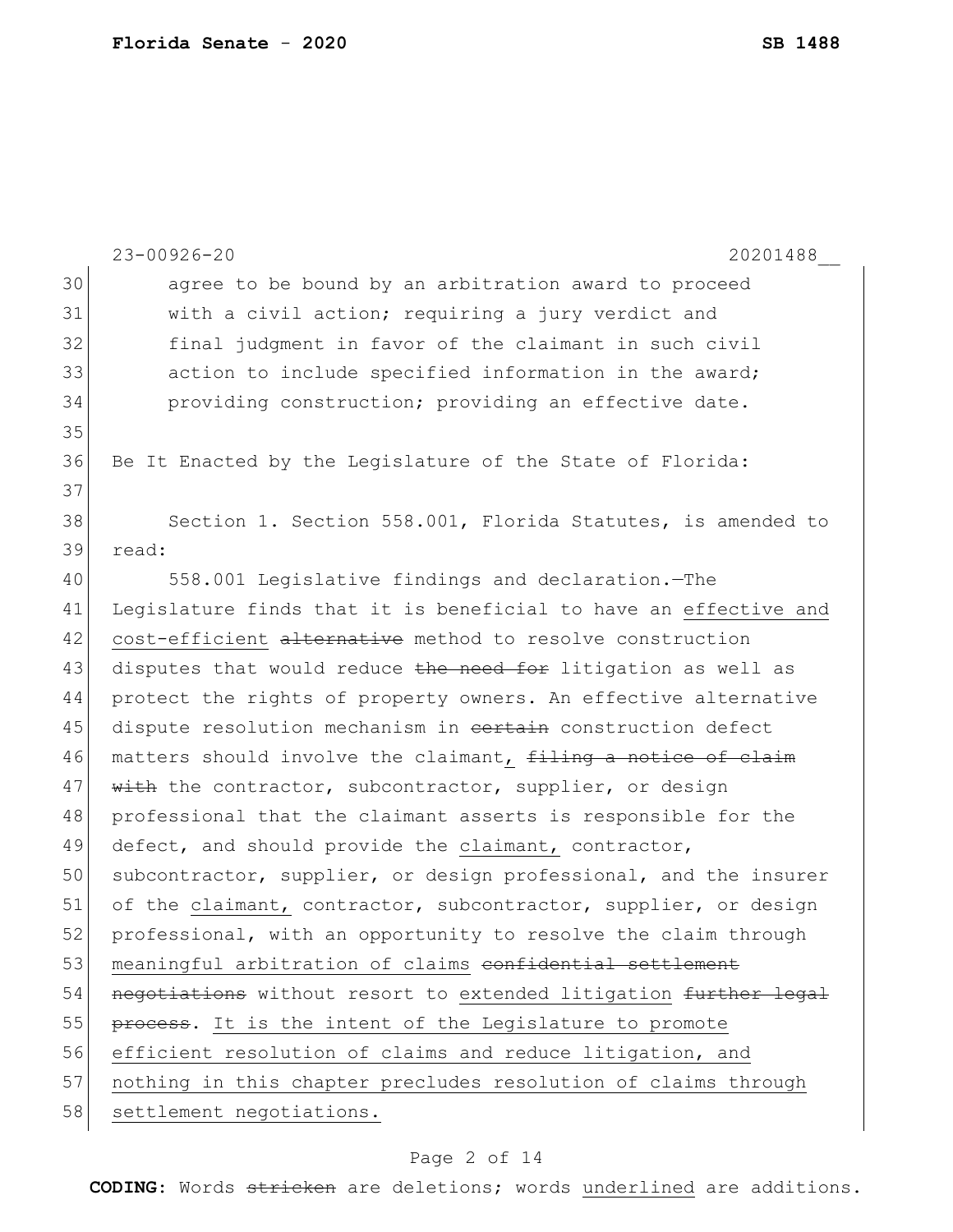|    | $23 - 00926 - 20$<br>20201488                                                                                                                                                                                 |
|----|---------------------------------------------------------------------------------------------------------------------------------------------------------------------------------------------------------------|
| 59 | Section 2. Subsections (2) and (3) of section 558.002,                                                                                                                                                        |
| 60 | Florida Statutes, are amended to read:                                                                                                                                                                        |
| 61 | 558.002 Definitions.—As used in this chapter, the term:                                                                                                                                                       |
| 62 | (2) $\frac{w}{A}$ ssociation" has the same meaning as in s. 718.103(2),                                                                                                                                       |
| 63 | $\frac{1}{9}$ , $\frac{1}{9}$ , $\frac{1}{9}$ , $\frac{1}{9}$ , $\frac{1}{9}$ , $\frac{1}{9}$ , $\frac{1}{9}$ , $\frac{1}{9}$ , $\frac{1}{9}$ , $\frac{1}{9}$ , $\frac{1}{9}$ , $\frac{1}{9}$ , $\frac{1}{9}$ |
| 64 | (3) "Claimant" means a property owner, including a                                                                                                                                                            |
| 65 | subsequent purchaser or association, who asserts a claim for                                                                                                                                                  |
| 66 | damages against a contractor, subcontractor, supplier, or design                                                                                                                                              |
| 67 | professional concerning a construction defect or a subsequent                                                                                                                                                 |
| 68 | owner who asserts a claim for indemnification for such damages.                                                                                                                                               |
| 69 | The term does not include a contractor, subcontractor, supplier,                                                                                                                                              |
| 70 | or design professional.                                                                                                                                                                                       |
| 71 | Section 3. Section 558.003, Florida Statutes, is amended to                                                                                                                                                   |
| 72 | read:                                                                                                                                                                                                         |
| 73 | 558.003 Action; compliance. - A claimant may not file an                                                                                                                                                      |
| 74 | action subject to this chapter without first complying with the                                                                                                                                               |
| 75 | requirements of this chapter. If a claimant files an action                                                                                                                                                   |
| 76 | alleging a construction defect without first complying with the                                                                                                                                               |
| 77 | requirements of this chapter, including the requirements under                                                                                                                                                |
| 78 | s. 558.004 to provide certain disclosures and documents, on                                                                                                                                                   |
| 79 | timely motion by a party to the action the court shall stay the                                                                                                                                               |
| 80 | action, without prejudice, and the action may not proceed until                                                                                                                                               |
| 81 | the claimant has complied with such requirements. The notice                                                                                                                                                  |
| 82 | requirement is not intended to interfere with an owner's ability                                                                                                                                              |
| 83 | to complete a project that has not been substantially completed.                                                                                                                                              |
| 84 | The notice is not required for a project that has not reached                                                                                                                                                 |
| 85 | the stage of completion of the building or improvement.                                                                                                                                                       |
| 86 | Section 4. Subsections (9) through (15) of section 558.004,                                                                                                                                                   |
| 87 | Florida Statutes, are redesignated as subsections (10) through                                                                                                                                                |

# Page 3 of 14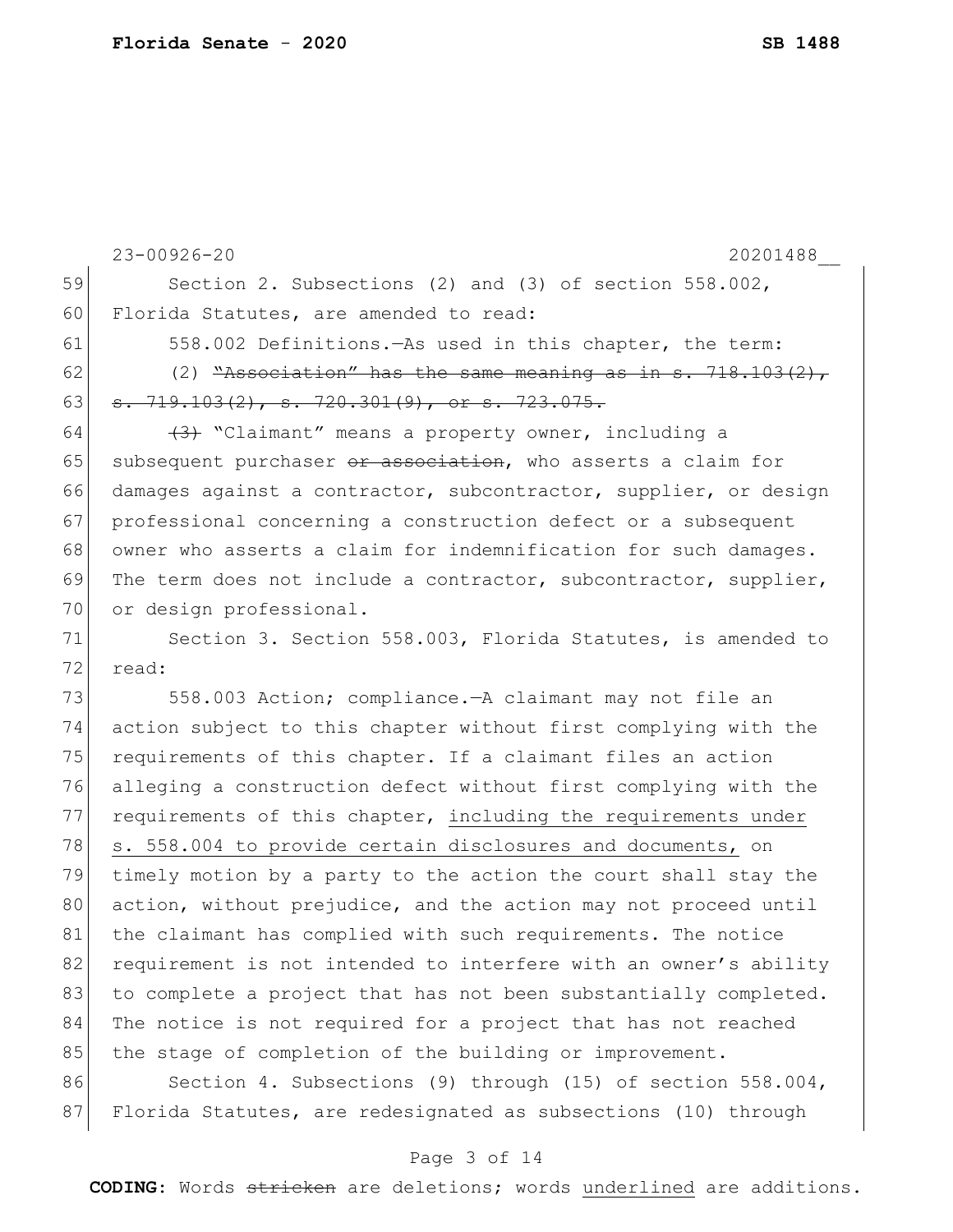23-00926-20 20201488\_\_ 88 (16), respectively, a new subsection (9) is added to that 89 section, and subsections (1) through (6) and present subsection 90 (10) of that section are amended, to read: 91 558.004 Notice and opportunity to repair. 92  $(1)(a)$  In actions brought alleging a construction defect, 93 the claimant shall, at least 60 days before filing any action, 94 or at least 120 days before filing an action involving an 95  $\sigma$  association representing more than 20 parcels, serve written 96 notice of claim, personally signed by the claimant, on the 97 contractor, subcontractor, supplier, or design professional, as 98 applicable, which notice shall refer to this chapter. If the 99 construction defect claim arises from work performed under a 100 contract, the written notice of claim, personally signed by the 101 claimant, must be served on the person with whom the claimant 102 contracted. 103 (b) The notice of claim must describe in reasonable detail 104 the nature of each alleged construction defect; and, if known, 105 the damage or loss resulting from the alleged defect, if known, 106 including the cost to repair the alleged defect and any other 107 monetary damages caused by the alleged defect; and the identity 108 or report of any expert who inspected the damage or loss, as 109 well as the documents relied on by such expert. Based upon at 110 least a visual inspection by the claimant or its agents, the 111 notice of claim must identify the location of each alleged 112 construction defect sufficiently to enable the responding 113 parties to locate the alleged defect without undue burden. The 114 time requirements in this chapter do not begin to run until the 115 claimant has satisfied the requirements in this section. The 116 claimant has no obligation to perform destructive or other

#### Page 4 of 14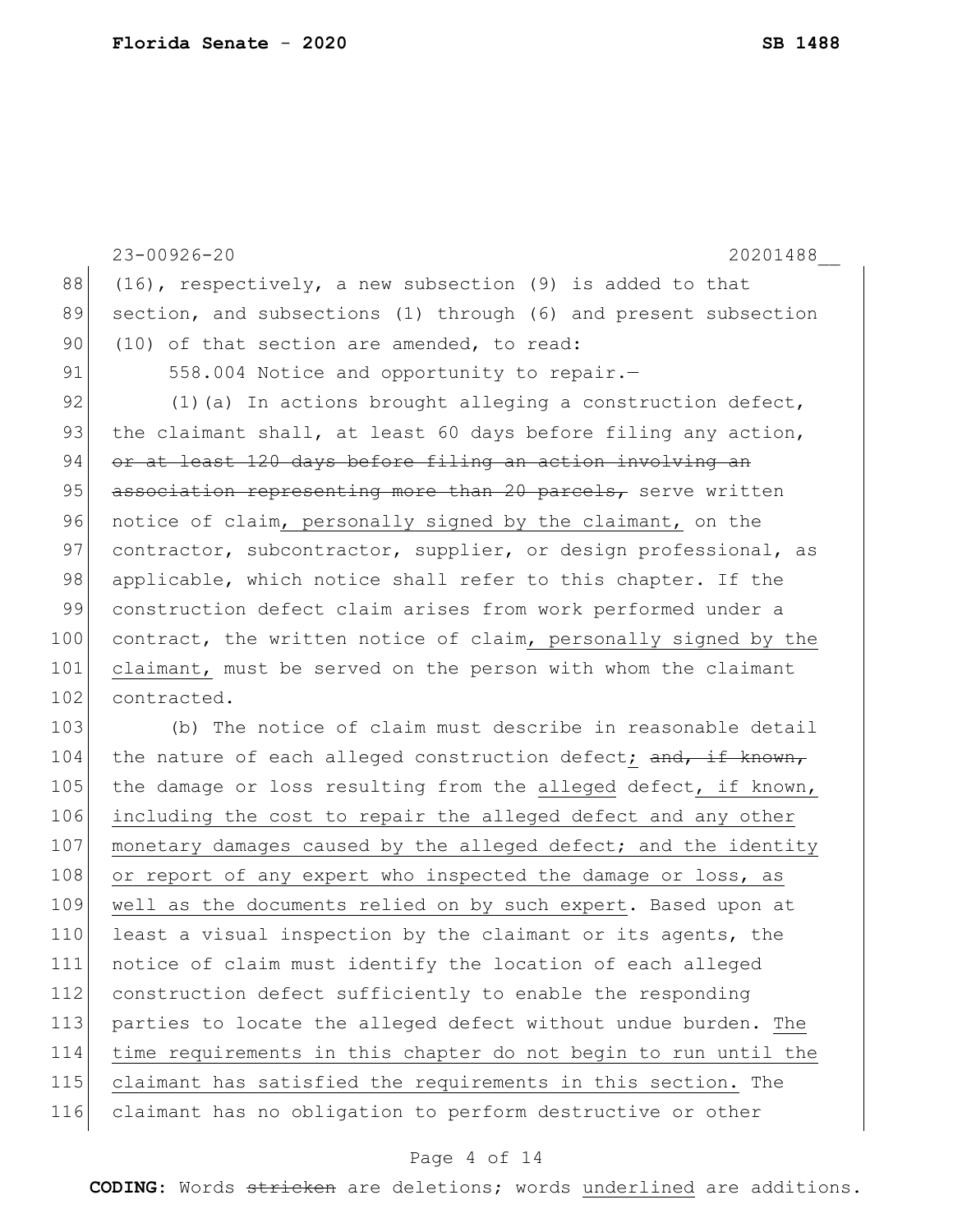117 testing for purposes of this notice.

118 (c) The claimant shall endeavor to serve the notice of 119 claim within 15 days after discovery of an alleged defect, but 120 the failure to serve notice of claim within 15 days does not bar 121 the filing of an action, subject to s. 558.003. This subsection 122 does not preclude a claimant from filing an action sooner than 123 60 days, or 120 days as applicable, after service of written 124 notice as expressly provided in subsection (6), subsection (7), 125 or subsection (8). 126 (d) A notice of claim served under <del>pursuant to</del> this chapter 127 does shall not toll any statute of repose period under chapter 128 95. 129 (2) Within 30 days after service of the notice of claim, or 130 within 50 days after service of the notice of claim involving an 131 association representing more than 20 parcels, the person served 132 with the notice of claim under subsection (1) is entitled to 133 perform a reasonable inspection of the property or of each unit 134 subject to the claim to assess each alleged construction defect. 135 An association's right to access property for either maintenance 136 or repair includes the authority to grant access for the 137 inspection. The claimant shall provide the person served with 138 notice under subsection (1) and such person's contractors or 139 agents reasonable access to the property during normal working 140 hours to inspect the property to determine the nature and cause 141 of each alleged construction defect and the nature and extent of

23-00926-20 20201488\_\_

# 142 any repairs or replacements necessary to remedy each defect. The 143 person served with notice under subsection (1) shall reasonably 144 coordinate the timing and manner of any and all inspections with 145 the claimant and any additional parties who are served a copy of

## Page 5 of 14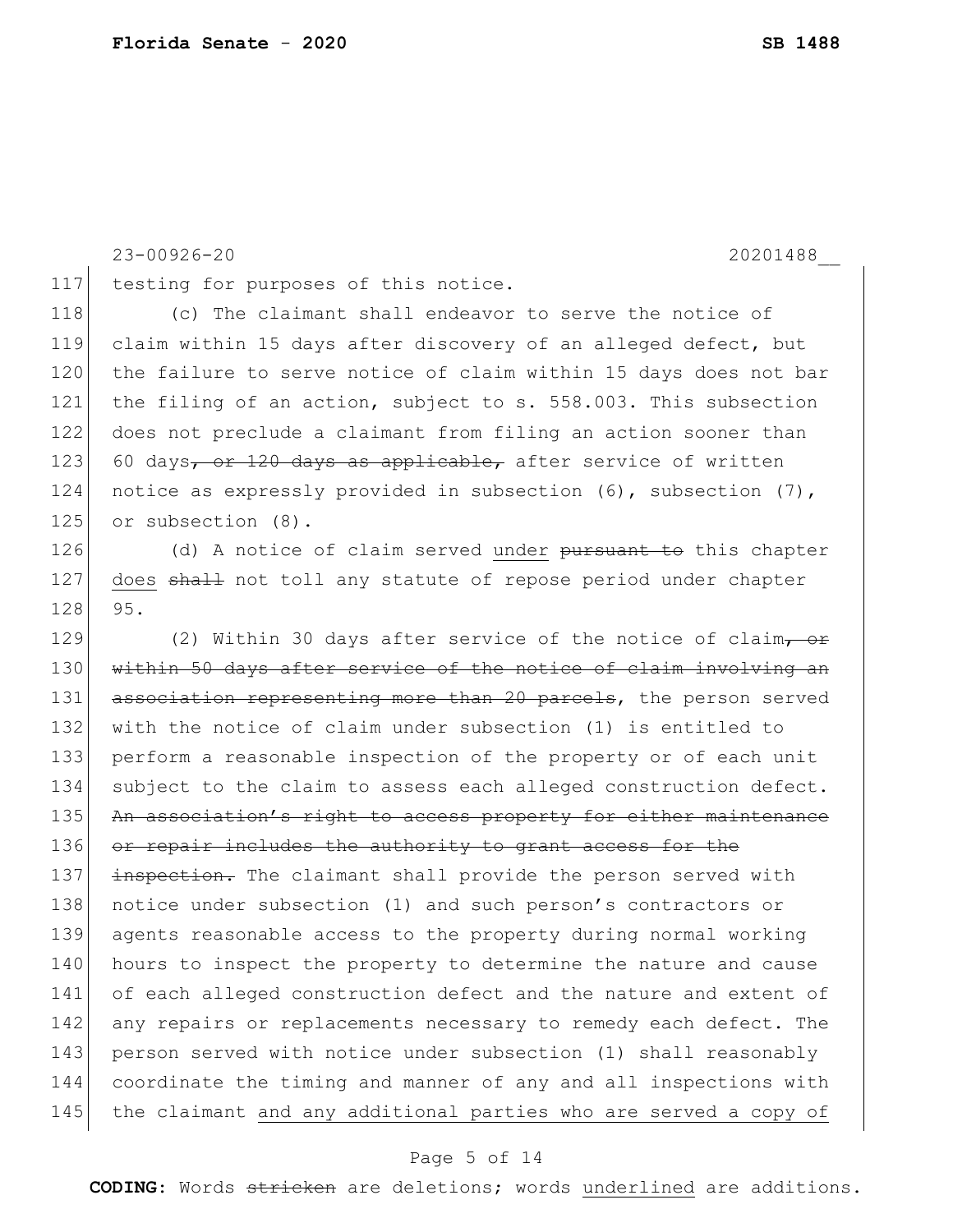23-00926-20 20201488\_\_ 146 the notice of claim under subsection (3) to minimize the number 147 of inspections. The inspection may include destructive testing 148 by mutual agreement under the following reasonable terms and 149 conditions: 150 (a) If the person served with notice under subsection (1) 151 determines that destructive testing is necessary to determine 152 the nature and cause of the alleged defects, such person shall 153 notify the claimant in writing. 154 (b) The notice shall describe the destructive testing to be 155 performed, the person selected to do the testing, the estimated 156 anticipated damage and repairs to or restoration of the property 157 resulting from the testing, the estimated amount of time 158 necessary for the testing and to complete the repairs or 159 restoration, and the financial responsibility offered for 160 covering the costs of repairs or restoration. 161 (c) If the claimant promptly objects to the person selected 162 to perform the destructive testing, the person served with 163 notice under subsection (1) shall provide the claimant with a 164 list of three qualified persons from which the claimant may 165 select one such person to perform the testing. The person 166 selected to perform the testing shall operate as an agent or 167 subcontractor of the person served with notice under subsection 168 (1) and shall communicate with, submit any reports to, and be 169 solely responsible to the person served with notice.

170 (d) The testing must  $\frac{1}{2}$  be done at a mutually agreeable  $171$  time.

172 (e) The claimant or a representative of the claimant may be 173 present to observe the destructive testing.

174 (f) The destructive testing may shall not render the

## Page 6 of 14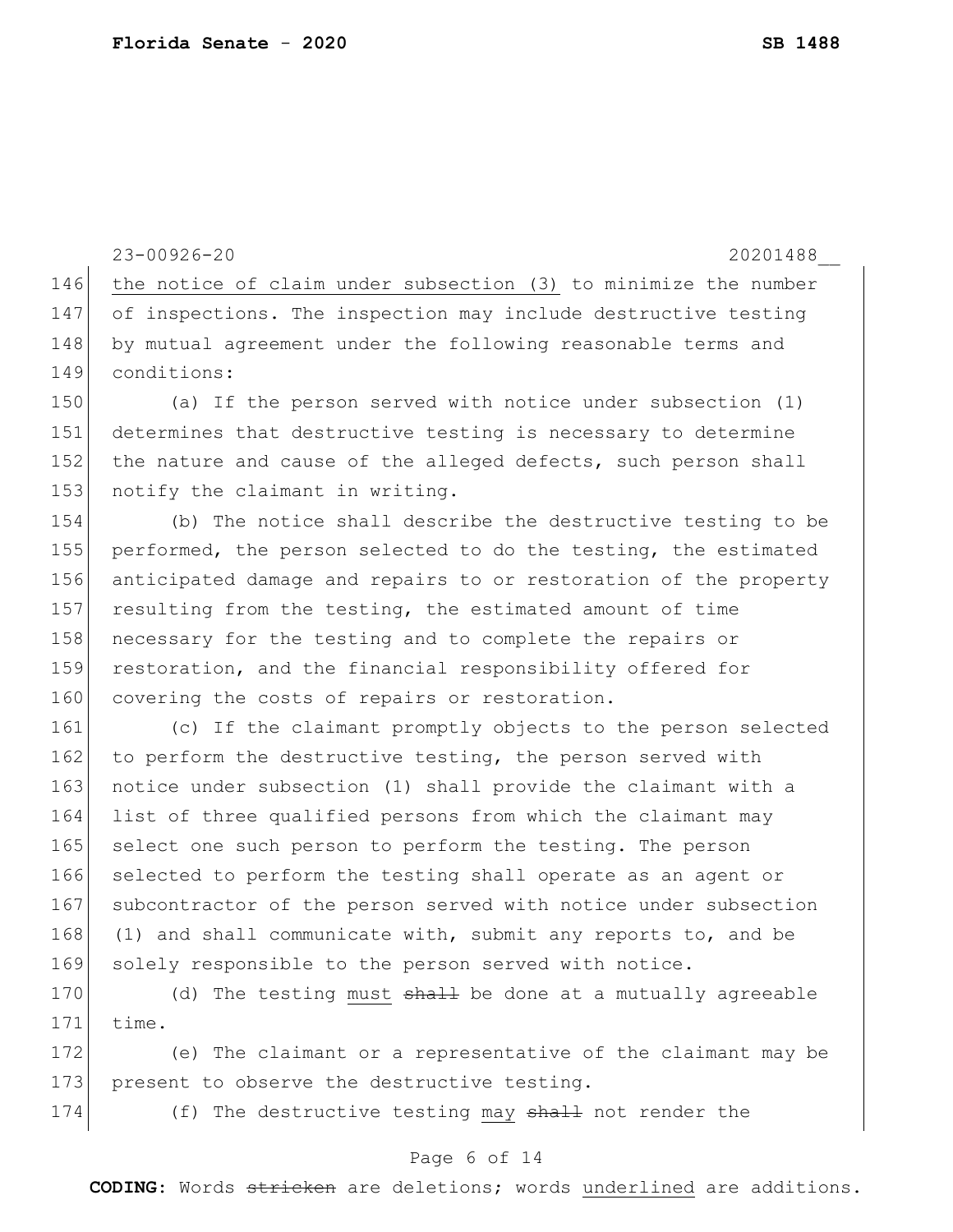23-00926-20 20201488\_\_

182

175 property uninhabitable.

176  $(q)$  There are  $\frac{1}{2}$  the no construction lien rights under 177 part I of chapter 713 for the destructive testing caused by a 178 person served with notice under subsection (1) or for restoring 179 the area destructively tested to the condition existing before 180 prior to testing, except to the extent the owner contracts for 181 the destructive testing or restoration.

183 If the claimant refuses to agree and thereafter permit 184 reasonable destructive testing, the claimant has shall have no 185 claim for damages which could have been avoided or mitigated had 186 destructive testing been allowed when requested and had a 187 feasible remedy been promptly implemented.

188 (3) Within 10 days after service of the notice of claim, or 189 within 30 days after service of the notice of claim involving an 190 association representing more than 20 parcels, the person served 191 with notice under subsection (1) must may serve a copy of the 192 notice of claim to each contractor, subcontractor, supplier, or 193 design professional whom it reasonably believes is responsible 194 for each defect specified in the notice of claim and shall note 195 the specific defect for which it believes the particular 196 contractor, subcontractor, supplier, or design professional is 197 responsible. The notice described in this subsection must 198 describe in detail the nature of each alleged construction 199 defect; the damage or loss resulting from the alleged defect, if 200 known, including the cost to repair the alleged defect and any 201 other monetary damages caused by the alleged defect; and the 202 identity or report of any expert who inspected the damage or 203 loss, as well as the documents relied on by such expert. Such

## Page 7 of 14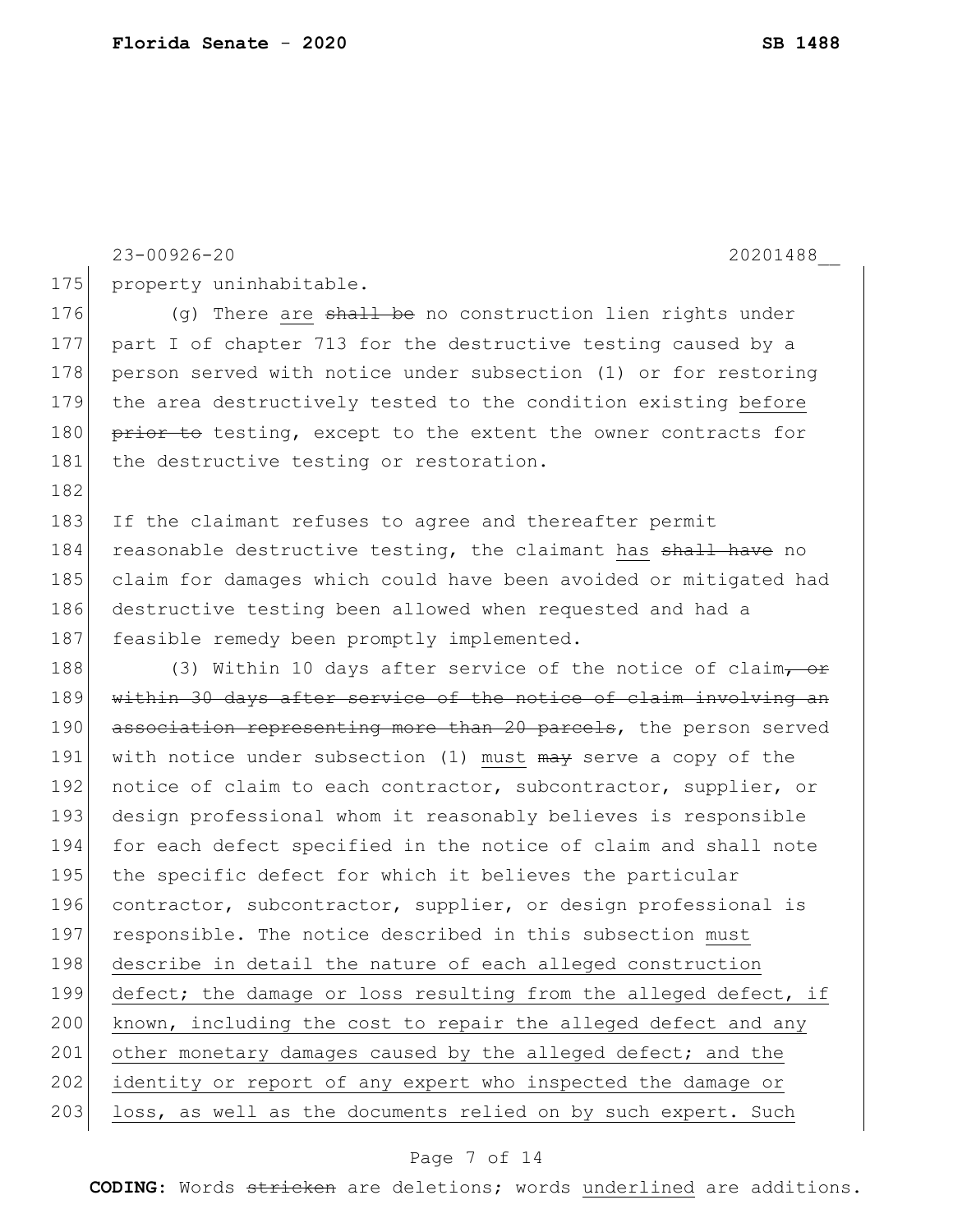```
23-00926-20 20201488__
204 notice may not be construed as an admission of any kind. Each
205 such contractor, subcontractor, supplier, and design
206 professional may inspect the property as provided in subsection 
207 (2).
208 (4) Within 45 \frac{15}{15} days after service of a copy of the notice
209 of claim under pursuant to subsection (3), or within 30 days
210 after service of the copy of the notice of claim involving an
211 association representing more than 20 parcels, the contractor,
212 subcontractor, supplier, or design professional must serve a 
213 written response to the person who served a copy of the notice 
214 of claim. The written response must include a report, if any, of 
215 the scope of any inspection of the property and the findings and 
216 results of the inspection. The written response must include one
217 or more of the offers or statements specified in paragraphs 
218 (5)(a)-(e), as chosen by the responding contractor,
219 subcontractor, supplier, or design professional, with all of the
220 information required for that offer or statement.
221 (5) Within 45 days after service of the notice of claim, or
222 within 75 days after service of a copy of the notice of claim
223 involving an association representing more than 20 parcels, the
224 person who was served the notice under subsection (1) must serve 
225 a written response to the claimant. The response shall be served 
226 to the attention of the person who signed the notice of claim,
```
228 response must provide:

229 (a) A written offer to remedy the alleged construction 230 defect at no cost to the claimant, a detailed description of the 231 proposed repairs necessary to remedy the defect, and a timetable 232 for the completion of such repairs;

227 unless otherwise designated in the notice of claim. The written

## Page 8 of 14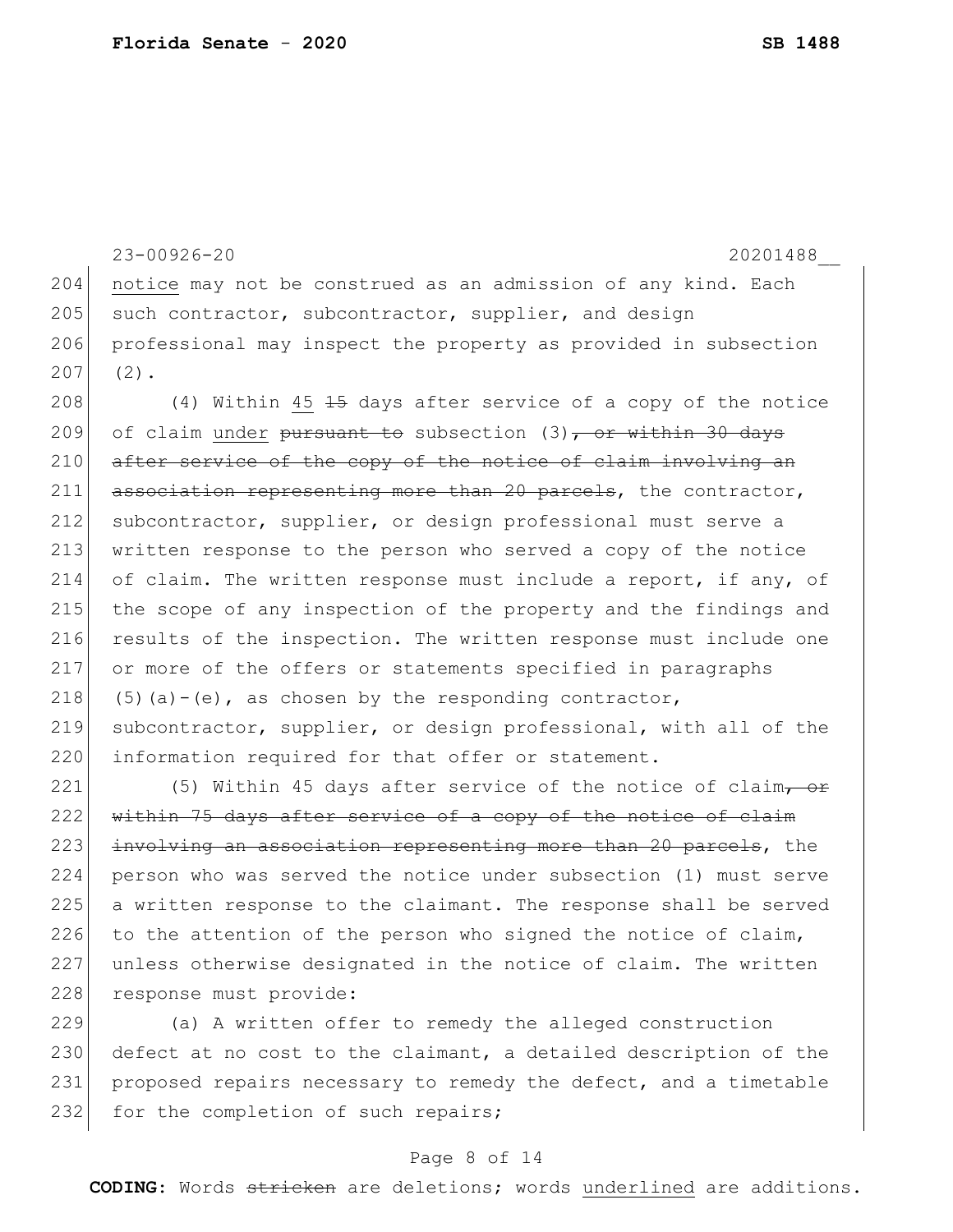23-00926-20 20201488\_\_ 233 (b) A written offer to compromise and settle the claim by 234 monetary payment, that will not obligate the person's insurer,  $235$  and a timetable for making payment; 236 (c) A written offer to compromise and settle the claim by a 237 combination of repairs and monetary payment, that will not 238 obligate the person's insurer, that includes a detailed 239 description of the proposed repairs and a timetable for the 240 completion of such repairs and making payment; 241 (d) A written statement that the person disputes the claim 242 and will not remedy the defect or compromise and settle the 243 claim; or 244 (e) A written statement that a monetary payment, including 245 insurance proceeds, if any, will be determined by the person's 246 insurer within 30 days after notification to the insurer by 247 means of serving the claim, which service shall occur at the 248 same time the claimant is notified of this settlement option, 249 which the claimant may accept or reject. A written statement 250 under this paragraph may also include an offer under paragraph 251 (c), but such offer shall be contingent upon the claimant also 252 accepting the determination of the insurer whether to make any 253 monetary payment in addition thereto. If the insurer for the 254 person served with the claim makes no response within the 30 255 days following service, then the claimant shall be deemed to 256 have met all conditions precedent to commencing an action. 257 (6) If the person served with a notice of claim under  $258$  pursuant to subsection (1) disputes the claim and will neither 259 remedy the defect nor compromise and settle the claim, or does 260 not respond to the claimant's notice of claim within the time 261 provided in subsection (5), the claimant shall serve a written

## Page 9 of 14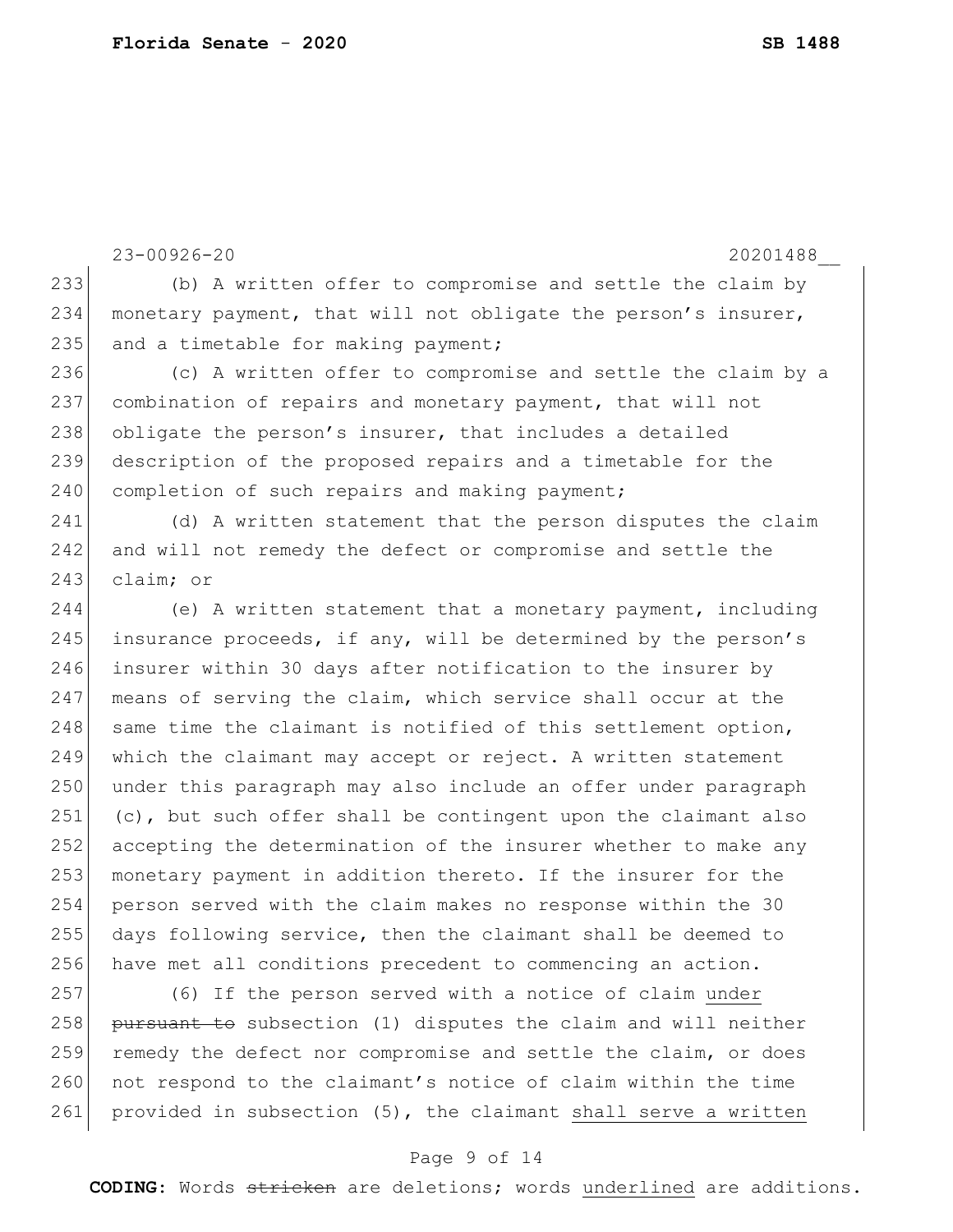|     | $23 - 00926 - 20$<br>20201488                                    |
|-----|------------------------------------------------------------------|
| 262 | notice of such denial or failure to respond to all parties and   |
| 263 | may, without further notice, proceed with an action against that |
| 264 | person for the claim described in the notice of claim. Nothing   |
| 265 | in this chapter shall be construed to preclude a partial         |
| 266 | settlement or compromise of the claim as agreed to by the        |
| 267 | parties and, in that event, the claimant may, without further    |
| 268 | notice, proceed with an action on the unresolved portions of the |
| 269 | claim.                                                           |
| 270 | (9) (a) A contractor, subcontractor, supplier, or design         |
| 271 | professional who serves a written response to a claimant under   |
| 272 | subsection (5) which includes a written offer to repair is       |
| 273 | required to make payment on a judgment, order, decision,         |
| 274 | verdict, finding, or settlement only after the claimant enters   |
| 275 | into a contract for the performance of repairs. Such contract    |
| 276 | may be for an amount that is less than the judgment, order,      |
| 277 | decision, verdict, finding, or settlement. If the contract for   |
| 278 | the performance of repairs is less than the judgment, order,     |
| 279 | decision, verdict, finding, or settlement, such judgment, order, |
| 280 | decision, verdict, finding, or settlement is reduced to full     |
| 281 | contract price, and after the contracted work is completed, the  |
| 282 | judgment, order, decision, verdict, finding, or settlement is    |
| 283 | satisfied. A contractor, subcontractor, supplier, or design      |
| 284 | professional may not be required to pay more than the amount of  |
| 285 | the judgment, order, decision, verdict, finding, or settlement.  |
| 286 | (b) A claimant must enter into a contract for the                |
| 287 | performance of repairs within 90 days after the judgment, order, |
| 288 | decision, verdict, finding, or settlement.                       |
| 289 | (c) After the claimant enters into a contract for the            |
| 290 | performance of repairs, the contractor, subcontractor, supplier, |

# Page 10 of 14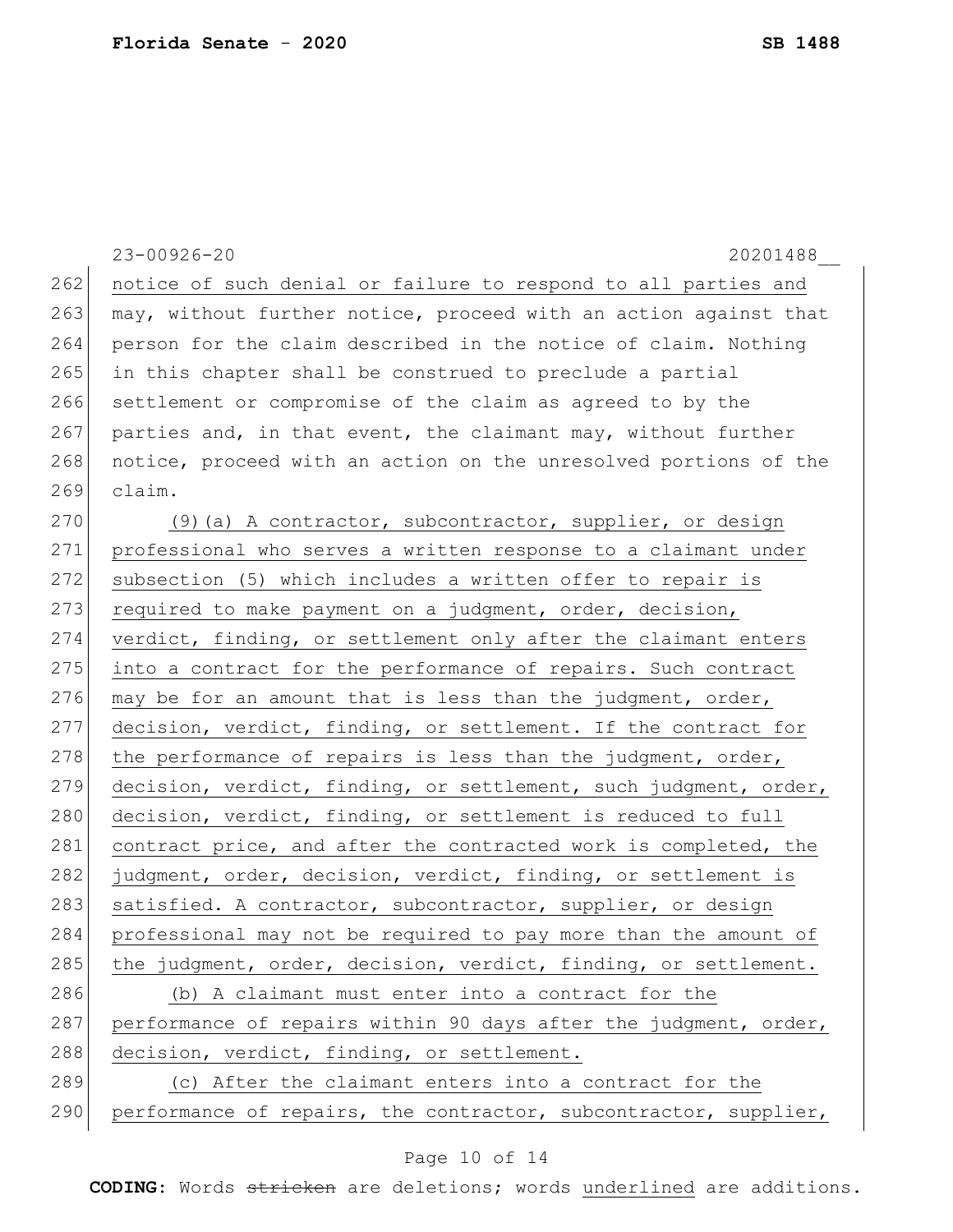23-00926-20 20201488\_\_ 291 or design professional shall pay: 292 1. The full contract price as determined under paragraph 293 (a) to the party performing such repairs. If the contractor, 294 subcontractor, supplier, or design professional pays the full 295 contract price before the repair work is completed, the party 296 performing such repairs must hold such payment in trust pending 297 the claimant's written approval for the release of funds; or 298 2. A percentage of the full contract price necessary to 299 begin such repairs. Thereafter, the contractor, subcontractor, 300 supplier, or design professional shall make payments to the 301 party performing the repairs as the work is performed and the 302 expenses are incurred. 303 (d) The contractor, subcontractor, supplier, or design 304 professional may not require the claimant to make an advance 305 payment for the repair work. 306 (e) A contractor, subcontractor, supplier, or design 307 professional making payments to a party performing repairs under 308 this subsection is not liable for the repair work that is 309 performed or for making proper payments under chapter 713. 310  $(f)$  If payments are held in trust under subparagraph  $(c)$ 1., 311 the party performing the repairs may not release the last 10 312 percent of the payment until he or she executes a signed 313 affidavit attesting that the contracted work is completed and 314 was performed without set-off or reduction and serves such  $315$  affidavit on the claimant and the contractor, subcontractor, 316 supplier, or design professional in accordance with s. 713.18.  $317$  (11) $\left(10\right)$  A claimant's service of the written notice of 318 claim under subsection (1) tolls the applicable statute of 319 limitations relating to any person covered by this chapter and

#### Page 11 of 14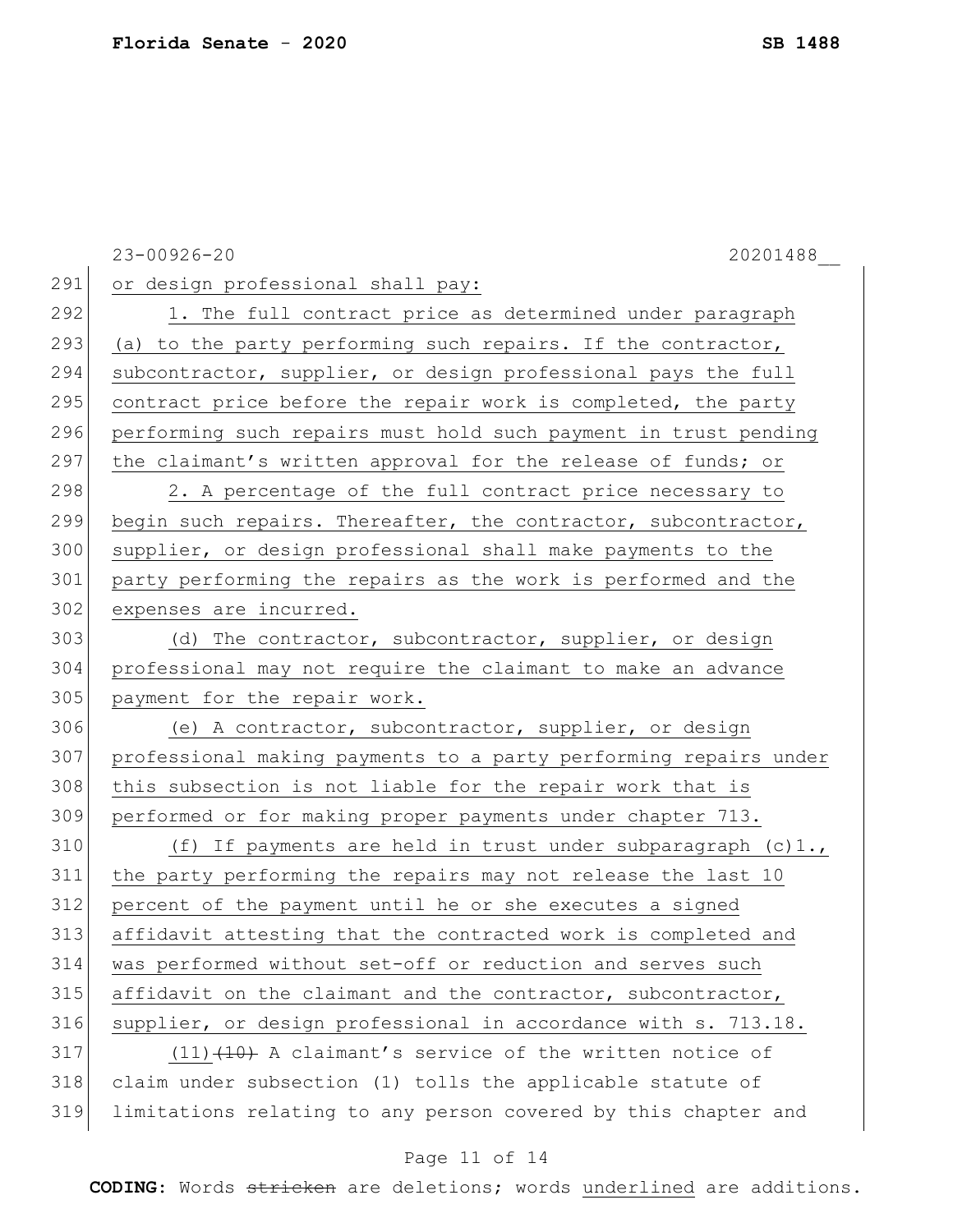|     | $23 - 00926 - 20$<br>20201488                                    |
|-----|------------------------------------------------------------------|
| 320 | any bond surety until the later of:                              |
| 321 | (a) Ninety days, or 120 days, as applicable, after service       |
| 322 | of the notice of claim pursuant to subsection $(1)$ ; or         |
| 323 | (b) Thirty days after the end of the repair period or            |
| 324 | payment period stated in the offer, if the claimant has accepted |
| 325 | the offer. By stipulation of the parties, the period may be      |
| 326 | extended and the statute of limitations is tolled during the     |
| 327 | extension.                                                       |
| 328 | Section 5. Section 558.0045, Florida Statutes, is created        |
| 329 | to read:                                                         |
| 330 | 558.0045 Construction defect litigation; special                 |
| 331 | requirements.-                                                   |
| 332 | (1) Notwithstanding s. 558.005, this section applies to all      |
| 333 | actions involving construction defects, including civil suits    |
| 334 | and arbitrations.                                                |
| 335 | (2) In any action involving construction defects, the            |
| 336 | parties shall participate in mandatory nonbinding arbitration,   |
| 337 | conducted in accordance with chapter 682. Mandatory nonbinding   |
| 338 | arbitration shall occur after all parties have been joined in    |
| 339 | the action, but no later than 180 days after the civil suit is   |
| 340 | filed. However, if a party is joined in the action after 180     |
| 341 | days, such party must still participate in mandatory nonbinding  |
| 342 | arbitration as set forth in this section.                        |
| 343 | (3) If the arbitrator finds in favor of a claimant, the          |
| 344 | arbitrator shall include in the award a detailed description of  |
| 345 | the nature of the defect and the monetary amount awarded against |
| 346 | each party separately, including all of the following:           |
| 347 | (a) The monetary amount of the award attributable to             |
| 348 | repairing or replacing the party's defective work.               |
|     |                                                                  |

# Page 12 of 14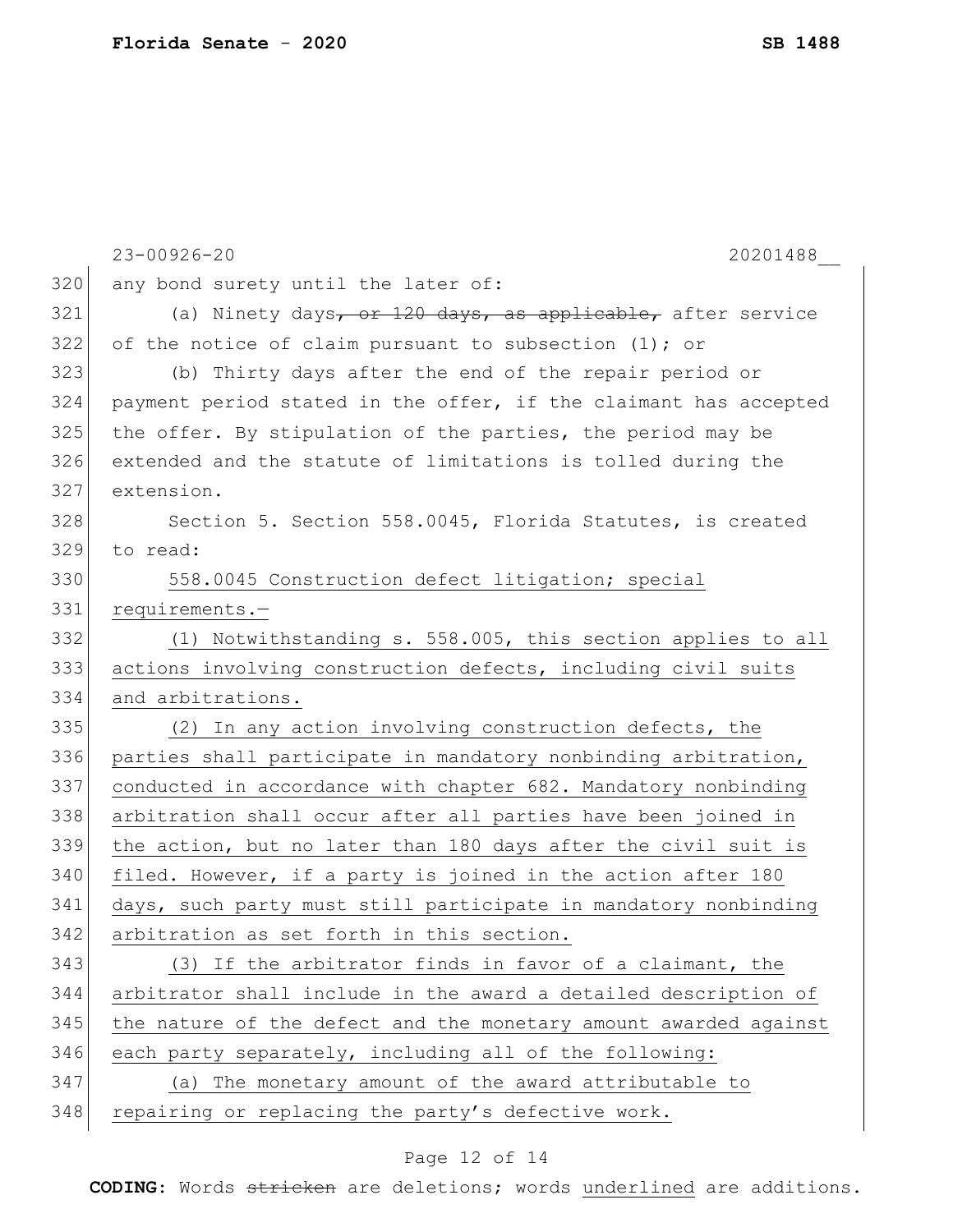|     | $23 - 00926 - 20$<br>20201488                                   |
|-----|-----------------------------------------------------------------|
| 349 | (b) The monetary amount of the award attributable to            |
| 350 | repairing or replacing other nondefective property damaged by   |
| 351 | the party's defective work.                                     |
| 352 | (c) The monetary amount of the award attributable to other      |
| 353 | damages being awarded against the party.                        |
| 354 | (4) Any party to the arbitration proceeding may agree in        |
| 355 | writing, either before or up to 30 days after the arbitration   |
| 356 | award is entered, to be bound by the arbitration award. Any     |
| 357 | party who does not agree to be bound by the arbitration award   |
| 358 | may proceed with a civil action on the unresolved portions of   |
| 359 | the claim.                                                      |
| 360 | (5) For any party who does not agree to be bound by the         |
| 361 | arbitration award and who proceeds to trial in the action, the  |
| 362 | jury verdict and final judgment shall include a detailed        |
| 363 | description of the nature of the defect and the monetary amount |
| 364 | awarded against each party separately, including all of the     |
| 365 | following:                                                      |
| 366 | (a) The monetary amount of the award attributable to            |
| 367 | repairing or replacing the party's defective work.              |
| 368 | (b) The monetary amount of the award attributable to            |
| 369 | repairing or replacing other nondefective property damaged by   |
| 370 | the party's defective work.                                     |
| 371 | (c) The monetary amount of the award attributable to other      |
| 372 | damages being awarded against the party.                        |
| 373 | (6) This section does not preclude a partial settlement or      |
| 374 | compromise of the claim as agreed to by the parties, either     |
| 375 | before or after the arbitration.                                |
| 376 | (7) This section does not affect the rights and duties of       |
| 377 | insureds and insurance carriers under their policies. However,  |
|     |                                                                 |

# Page 13 of 14